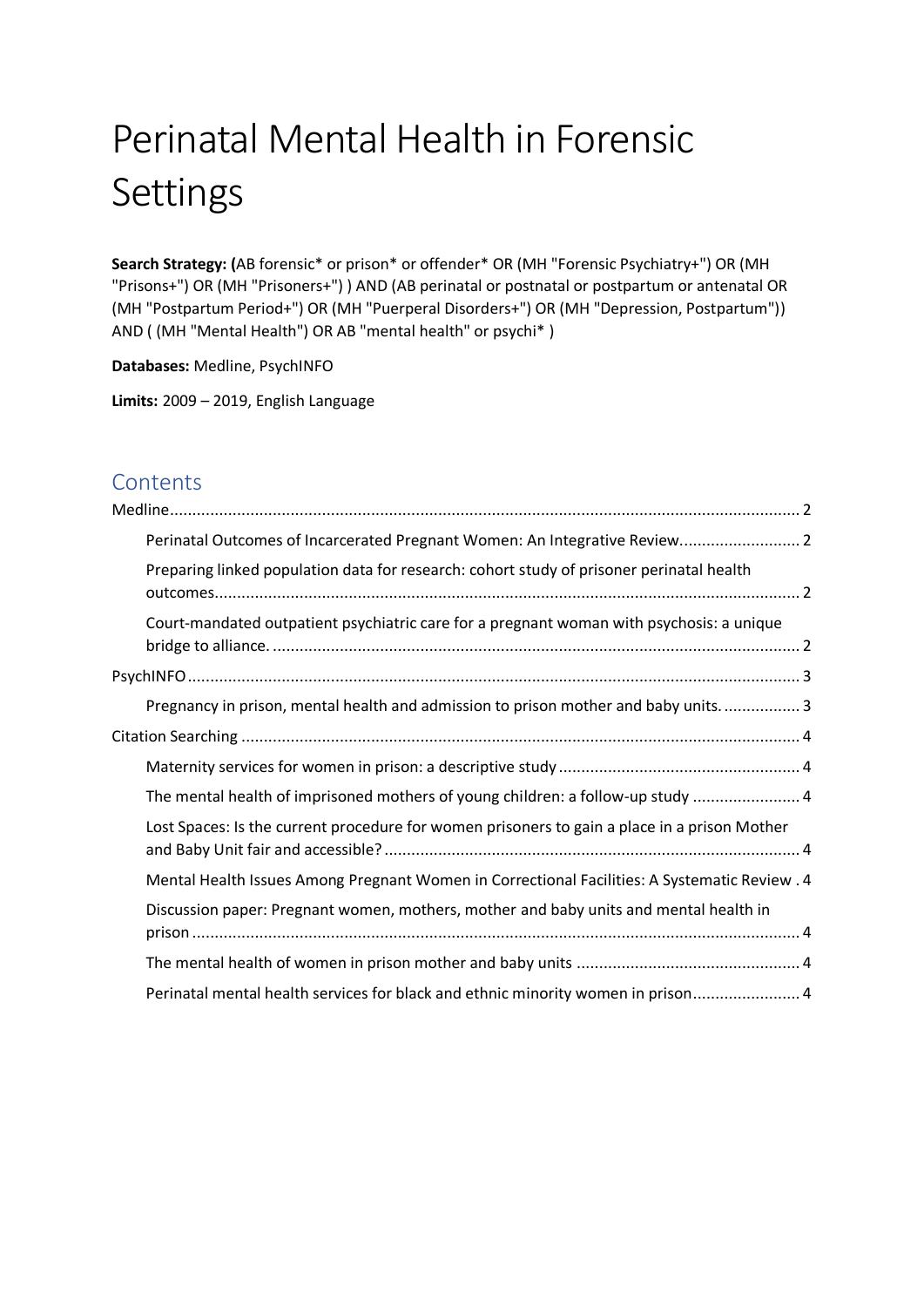## <span id="page-1-0"></span>Medline

#### <span id="page-1-1"></span>Perinatal Outcomes of Incarcerated Pregnant Women: An Integrative Review. Academic Journal

(English) By: Baker B, Journal Of Correctional Health Care: The Official Journal Of The National Commission On Correctional Health Care [J Correct Health Care], ISSN: 1940-5200, 2019 Apr; Vol. 25 (2), pp. 92-104; Publisher: Sage; PMID: 30852928;

### <span id="page-1-2"></span>Preparing linked population data for research: cohort study of prisoner perinatal health outcomes.

#### Academic Journal

(English) By: Hilder L; Walker JR; Levy MH; Sullivan EA, BMC Medical Research Methodology [BMC Med Res Methodol], ISSN: 1471-2288, 2016 Jun 16; Vol. 16, pp. 72; Publisher: BioMed Central; PMID: 27312027;

Subjects: Information Storage and Retrieval methods; Medical Record Linkage methods; Perinatal Care statistics & numerical data; Prisoners; Research statistics & numerical data; Adult: 19-44 years; Infant: 1-23 months; Infant, Newborn: birth-1 month; All Infant: birth-23 months; All Child: 0-18 years; All Adult: 19+ years; Female

## <span id="page-1-3"></span>Court-mandated outpatient psychiatric care for a pregnant woman with psychosis: a unique bridge to alliance.

#### Academic Journal

(English) By: Dragatsi D; Mejia BR; Polania LM; Sirulnik L; Kahn DA, Journal Of Psychiatric Practice [J Psychiatr Pract], ISSN: 1538-1145, 2013 May; Vol. 19 (3), pp. 247-53; Publisher: Lippincott Williams & Wilkins; PMID: 23653083;

Subjects: New York; Ambulatory Care legislation & jurisprudence; Commitment of Mentally Ill legislation & jurisprudence; Pregnancy Complications psychology; Pregnancy Complications therapy; Psychotic Disorders psychology; Psychotic Disorders therapy; Child, Preschool: 2-5 years; Infant: 1-23 months; Infant, Newborn: birth-1 month; Young Adult: 19-24 years; All Infant: birth-23 months; All Child: 0-18 years; All Child: 0-18 years; All Adult: 19+ years; Female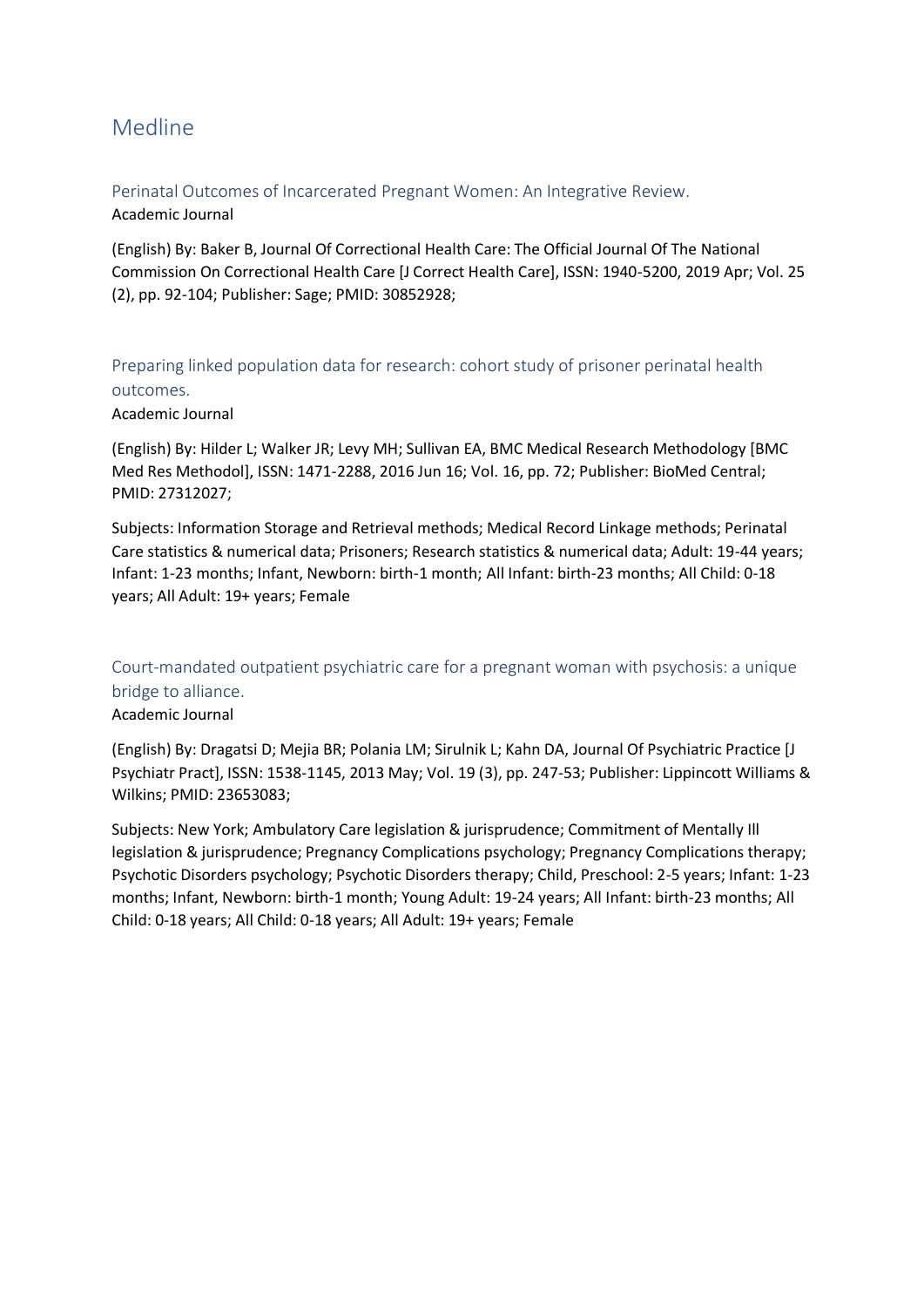# <span id="page-2-0"></span>PsychINFO

<span id="page-2-1"></span>Pregnancy in prison, mental health and admission to prison mother and baby units. Academic Journal

Dolan, Rachel; Hann, Mark; Edge, Dawn; Shaw, Jenny; Journal of Forensic Psychiatry & Psychology Publisher: Taylor & Francis;

Subjects: No terms assigned